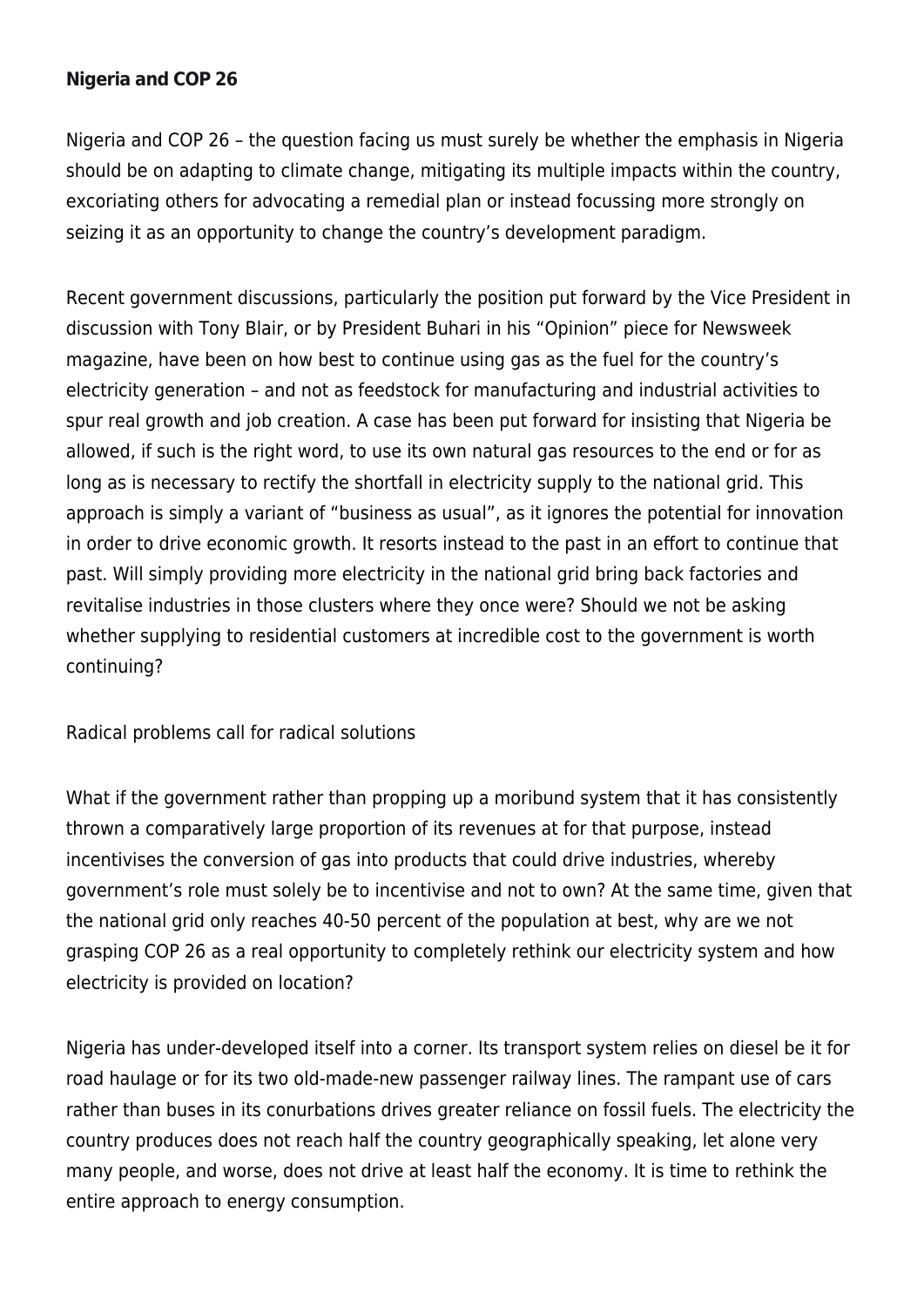With regard to the electricity system, for far too long the focus has been simply on increasing the number of megawatts. This approach is evidenced once again in the Vice President's published preference to extend the use of gas. This mindset simply ignores the fact that it is not the number in absolute terms that counts but the number of megawatt hours reach what users. Therefore, instead of now saying we need to be allowed to use our gas to create more megawatts we should be asking ourselves: Who needs electricity, where, and for what purpose. And we should avoid not appearing serious to the international community. How long have we talked about stopping gas flaring and done nothing? We should end gas flaring immediately, rather than once again stating some date in the future. Indeed, if the government is cash strapped it could simply impose severe penalties for those companies that do not end flaring. It bears noting that a system of penalties has existed for some time, but sanctions have not been applied.

To return to the question: Where do we need electricity? We need it where the economy can grow quickly and where we can create added value in-country. That is in agriculture. And that is in manufacturing. Residential housing requires a far lower amount of electricity, is nonproductive in its consumption of electricity, and could henceforth, for example, be offered a choice between being penalised for using diesel or instead receiving subsidises to start to rely on renewables.

The national grid as is, need not be expanded further at great expense. For economic activities, electricity need not be something wheeled over vast distances through a national grid but could equally be something generated locally. Nigeria has ample hydroelectric potentials just as it has extensive solar radiation. It has the ability to produce green hydrogen going forward to drive industrial plants. Just as it has the infrastructure for exporting the green hydrogen, in the form of its LNG terminal.

Nigeria has to date, like most of Africa, relied on old technologies from the global North and used them for old purposes. COP 26 should be viewed as an occasion to revisit the macroeconomic impact of this fact. Going forward, Nigeria must start to explore and identify new technologies to be used for new purposes. If we take the example of agriculture, then we see where centralised power generation in processing, packaging, and forwarding could play a massive role in changing the country's economic fortunes and employment opportunities. The key argument must not be to negotiate with the Global North over the continued use of gas but to negotiate with the Global North over international subsidises to defray the upfront costs of introducing such decentralised systems and avoiding the use of diesel. Indeed, if Nigeria boasts that it can plant millions of trees, then it must also show how those millions of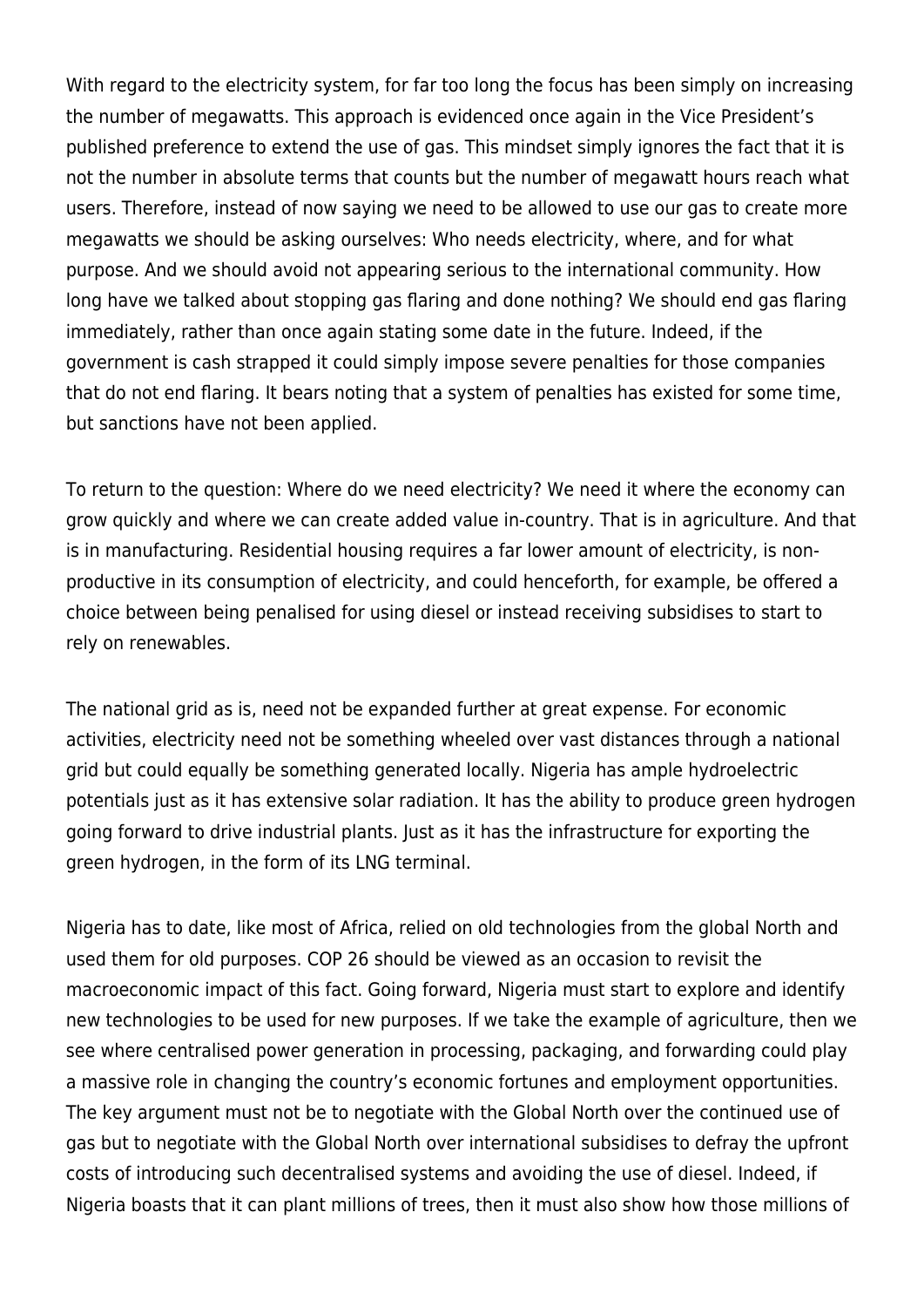trees will be moved as saplings to the areas where they are to be planted and how they will be irrigated without massive reliance again on diesel. Otherwise, things will simply move in a vicious rather than a virtuous circle.

#### **[Climate Change – An Introduction](https://thepoliteiainstitute.org/climate-change/climate-change/)**

Most in Nigeria tend to agree that it is hotter today than it was 20 years ago. There also seems to be a consensus that this is not the worst of it, given that weather patterns are becoming more unpredictable. Yet, the climate change discourse is hardly gaining traction in the country. The terms greenhouse emissions, rising sea levels, carbon footprints, etc., bandied around globally or in environment lobbies are somewhat alien to the average Nigerian who is struggling to eke out a living. We tend not to pay much attention to this global phenomenon possibly because of the economic hardships we contend with. Not having conquered our basic needs, as a people, perhaps the irony that climate change impacts heavily on the economy and stunts socioeconomic development is lost on us. Climate change seems a somewhat esoteric and distant concern left largely for the Global North to concern itself with. In Nigeria, as is the case the world over, climate change has impacted heavily on our way of life, and our economic and social development. Across the country we deal with very direct impacts of climate change, from desertification to drought, to floods, to its consequences such as insecurity, food scarcity, disease, etc., curiously, there is no sense of urgency, no outrage, no real awareness.

Climate change is one of the most fiercely discussed issues of our time, the world is on the cusp of a revolution that will change the way we undertake economic activities, provide and use energy, which will alter the trajectory of humankind for the better and impact positively on future generations. Sadly, the African continent is paying scant attention and not learning anything from the previous revolutions it missed out on which caused its current socioeconomic circumstances.

In trying to understand why Nigeria, and indeed most of Africa, is not invested enough in this subject and why even the most educated of us are barely interested in this subject, one has to question how much we really know about it, as interest and involvement are borne from having a clear grasp of issues.

This paper is a high-level outline introduction to the concept of climate change in Africa, breaking down some key issues involving this phenomenon, effect on Nigeria and by extension the West African region. It is by no means an expert's view but an attempt to shed light on why climate change is important, its implications for Nigeria, why it must be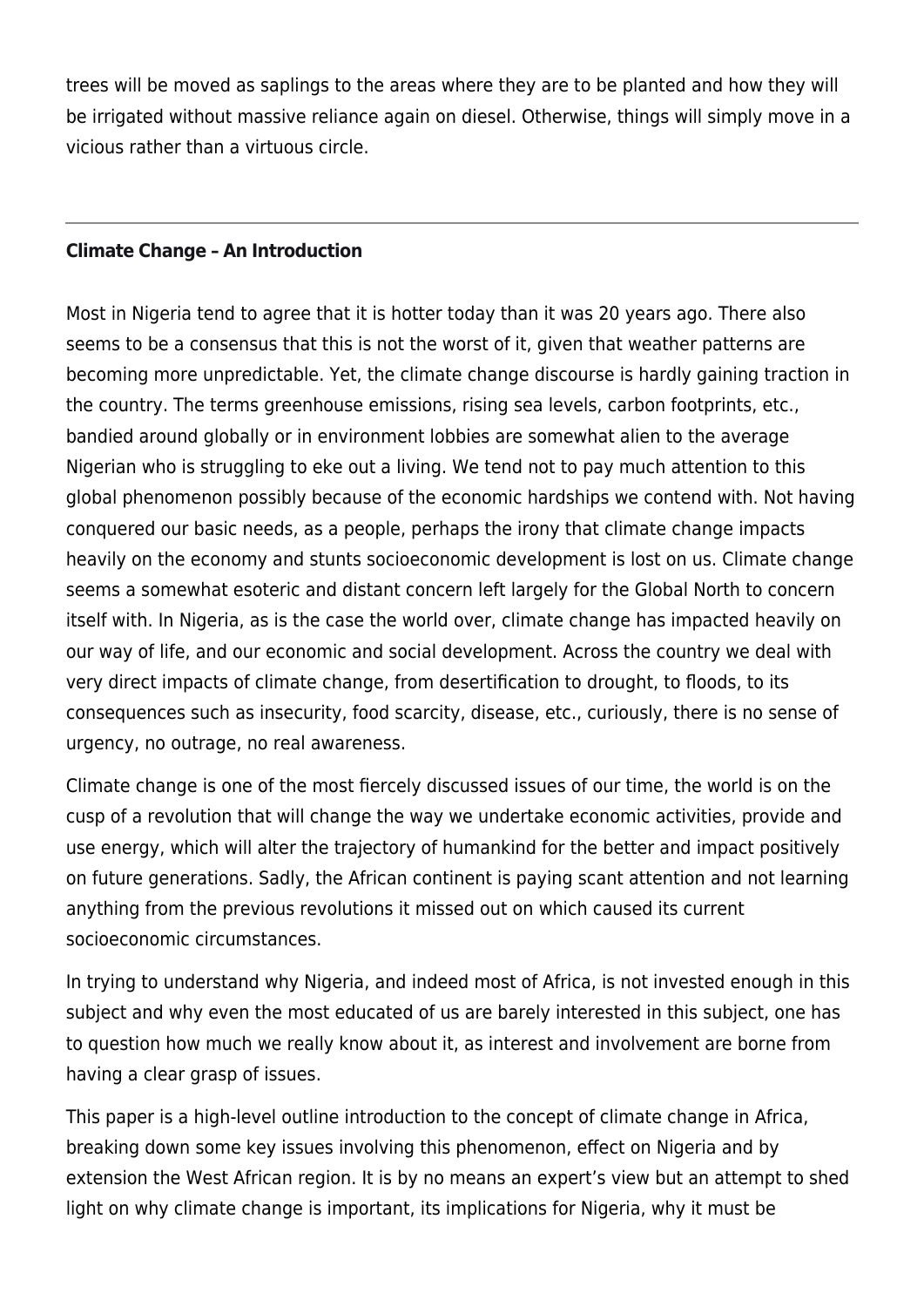accorded the seriousness it deserves, and pragmatic and effective policies.

#### **What really is climate change and why should we care?**

Down through the millennia, the earth's climate has constantly been changing with consequences for all life forms that rely on it for their survival. It is incontrovertible that human activities have caused a significant percentage of the energy and gases emitted that have contributed to the warming of the earth. This warming has been occurring slowly over time in a barely perceptible manner as the planet evolved organically. However, over the last 200 years, in the wake of rapid global industrialization and urbanization, there has been an unprecedented rise in the average global temperature. This is the warmest the world has been in approximately 125,000 years according to the data collected by scientists<sup>[\[1\]](#page--1-0)</sup>. The earth has suffered untold hardship to indulge our relatively new habits. Why is this postindustrialization lifestyle so harmful to the environment one might ask? Have all advances in technology not enhanced our lives? it is incredibly harmful, for the simple reason, that to power this new way of life we burn fossil fuels – coal, oil, and gas- for energy – that release carbon dioxide and other greenhouse gasses into the atmosphere. A second major contributor to greenhouse gas accumulation is the felling of trees and the clearing of forests for agriculture, as trees function to capture the carbon dioxide that otherwise exists. These greenhouse gasses are not good news seeing as they upset the natural balance of the earth's climate by trapping heat, causing the environment to warm in an unnatural and alarmingly rapid manner. The effects of this rapid rate of warming include melting polar caps, which we may be forgiven thinking are far and remote from our existence, but key consequences are rising sea levels, which have wreaked havoc in Lagos, resulted in floods in Kebbi, erosion in the South-East, drought and sandstorms in the northern most part of the country, not to mention unpredictable precipitation patterns, forest fires, and many more negative consequences.

According to NASA, the average global temperature is up 1.9 degrees Fahrenheit (3.4 degrees Celsius) since 1880, and between 1880 and 1980, it rose on average by 0.07 degrees Celsius (0.13 Fahrenheit) per decade. Since 1981, however, the rate of increase has more than doubled: In the last 40 years we have seen the global annual temperature rise by 0.18 degrees Celsius/0.32 degrees Fahrenheit per decade. "While the global goal is to limit the rise to 1.5 degrees Celsius by 2050, from calculations made if we continue our harmful behaviour, it looks set to rise by 2 degrees Celsius before 2040. Quite frankly, this may seem almost infinitesimal and one would wonder what all the fuss is about however, the difference between half a degree and a degree in the negative impact it has is staggering, so the experts explain, faster rising sea levels, scarcity of freshwater, severe heat, and air pollution which would spell death for millions.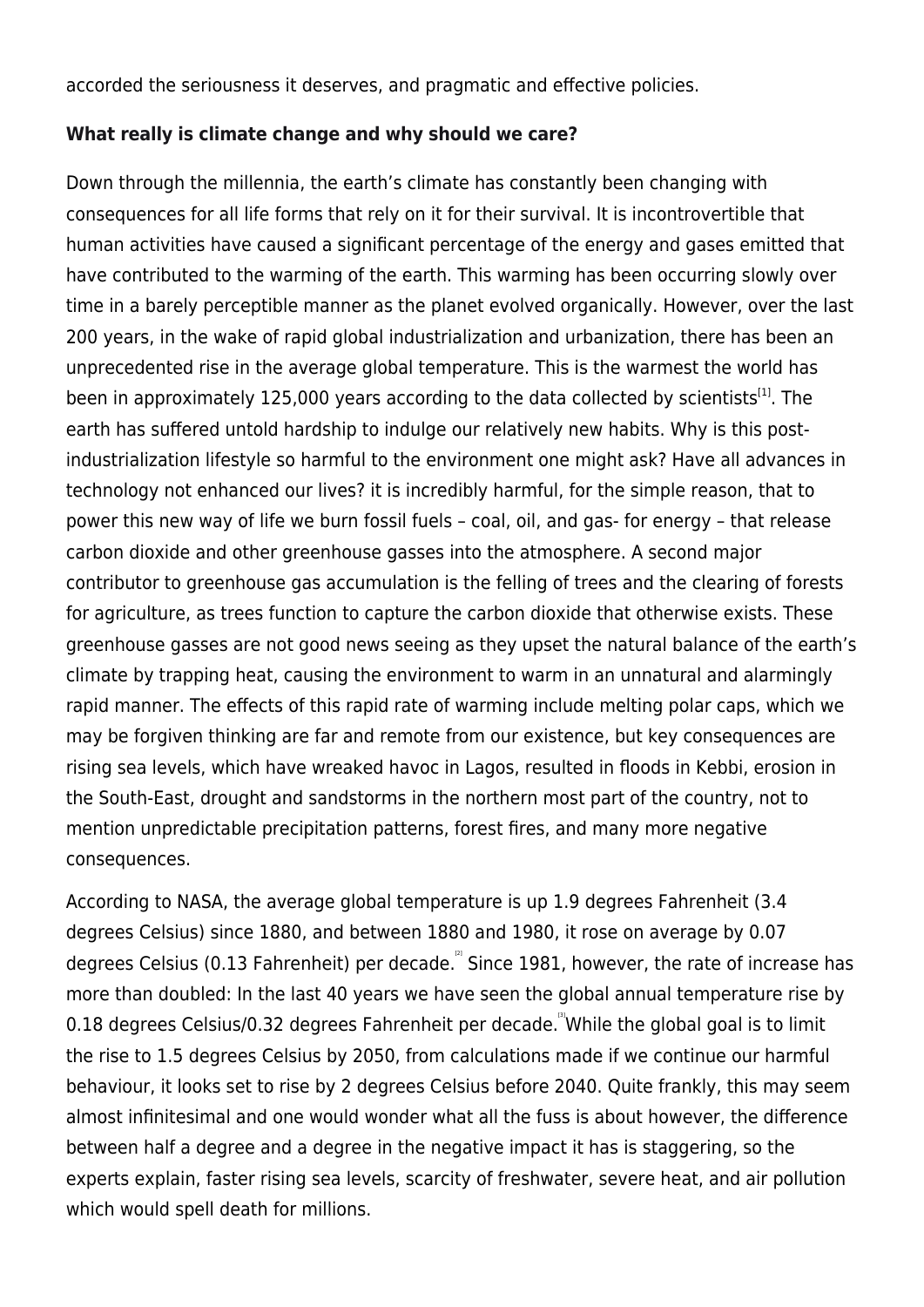Bringing it to relatable terms, in 2013, a team of climate change research fellows and scientists likened the energy from the emissions as currently constituted to the equivalent of four atomic bombs the size of Hiroshima going off every second. The scientific community have adopted this stance and as of 2020 contend that we are now at 5 to 6 bombs per second.<sup>"</sup> We do not feel the impact or the heat because the oceans absorb almost all of the shock, hence the rising sea levels, melting arctic and existential threat to life as we know it. One can hardly visualize the untold damage a single atomic bomb going off would do much less approximately 400 thousand – daily! With this horrific imagery in mind, it would appear that the sense of urgency globally makes an awful lot of sense.

## **What this means for Nigeria**

Regardless of its laissez-faire attitude towards this global phenomenon, Nigeria is in the eye of the storm and has much to lose if it does not get fully on board. As a country in sub-Saharan Africa, the implication of increased warming above the 1.5 degrees Celsius mark would be profound because although we speak of average global temperatures, the increase would not be spread evenly, already hot regions such as sub-Saharan Africa are projected to get even hotter, spelling disaster of unimaginable proportions. The floods and droughts the country has experienced over the years would worsen and rainfall will become increasingly unpredictable. This will impact negatively on the agriculture sector which is dependent on rainfall. This does not bode well for the country as this sector employs two-thirds of the entire working population. More importantly, low yields in agriculture mean food shortage which ultimately causes economic decline as food shortage drives up the cost of food, creating inflation, more suffering, more hardship on the poor and indeed the entire country.

If examined carefully, one would see that we are already suffering some of these consequences in Nigeria. In September 2020, Kebbi state flooded and with it, 50 thousand rice farms were lost, this threw the country into a food crisis as the price of rice quite naturally skyrocketed. There was also drought in the North-Central which affected farming, and consequently, food security. There had been several other floods and droughts in the preceding years displacing millions, and with the deepening effects of climate change, in the near future what we face today may be considered trivial in terms of proportions.

What about desertification? This is already causing insecurity in the country, as herders from the northern parts of the country who are moving southwards quite literally in search of greener pastures are clashing with farmers. These conflicts have led to the death of thousands and get uglier and deadlier within each season. It is quite safe to posit that these conflicts will only get deadlier with increasing scramble for natural resources due to the effects of climate change. Today insecurity is the bane of the country and the resultant instability slows down regular economic activities, discourages foreign investment and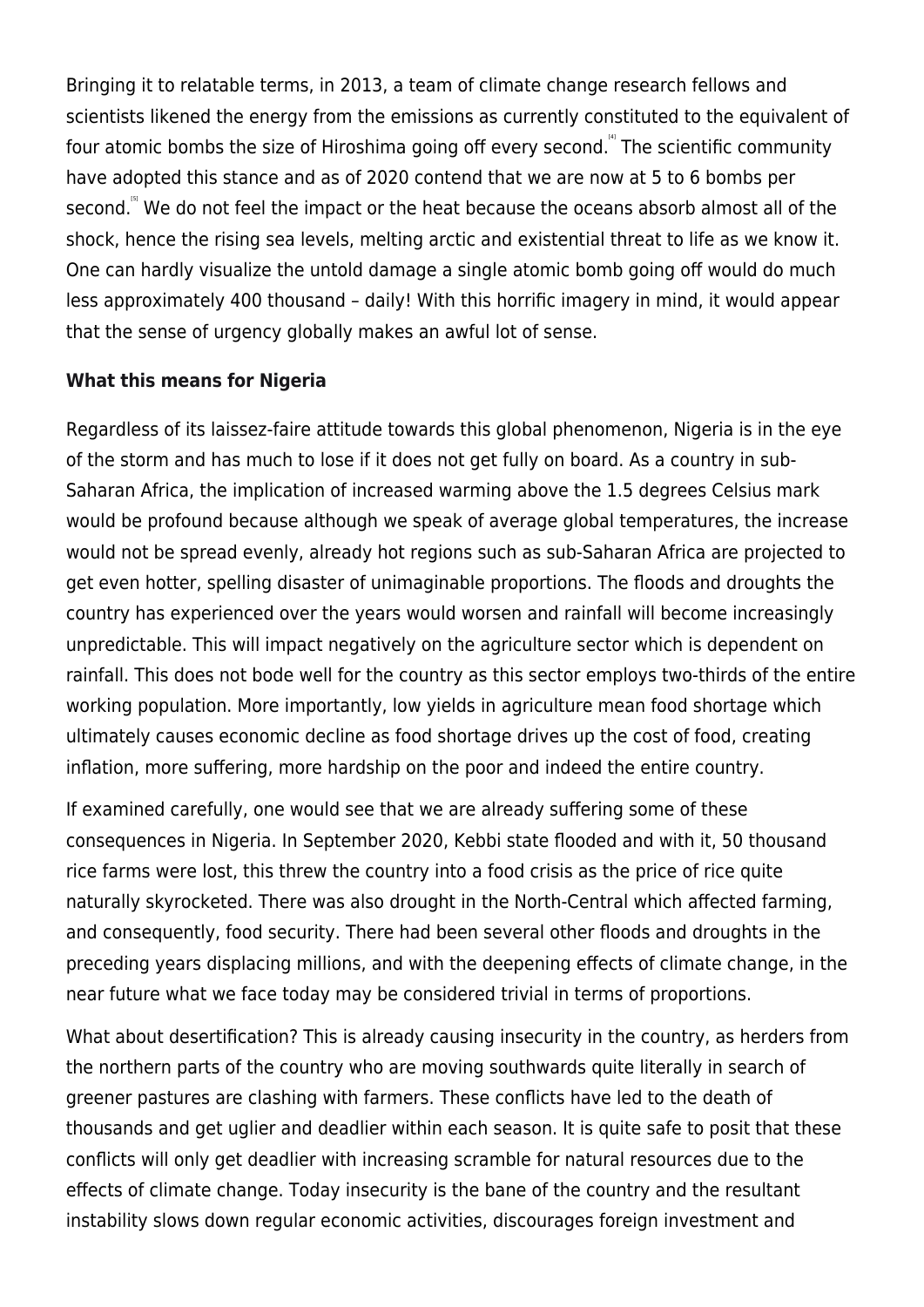generally makes Nigeria a difficult country to live in. Imagine it getting worse.

# **What the world is doing about climate change**

Since the 1980s, there has been a heightened awareness of climate change, and debates as to how to handle climate change have been ongoing. To this end, several accords have been reached, key of which is the United Nations Framework Convention on Climate Change (UNFCCC) with its decision-making body, the Conference of Parties (COP), which meets annually; the Kyoto Protocol, and the Paris Agreement. These conventions aim to assess climate change issues and prescribe practices that countries who are party to the accords would adhere to to mitigate the effects of climate change on the environment. So far, remarkable progress has been made, technological innovation has changed its trajectory completely, emphasis is on green energy, and plans to phase out combustion engine vehicles and fossil fuel-dependent equipment are underway. The world is going green, lifestyles are changing, recycling is a way of life for citizens of the Global North, this is not anywhere near enough as Asia and Africa with our massive populations have to get on board for the goals to be achieved, but still, progress is being made.

In 2013 Nigeria initiated a climate change policy – National Policy on Climate Change (NPCC) and it is also a party to the Paris Agreement which it ratified in 2017, the government pledged to reduce its greenhouse gas emissions by 45 percent with the condition of international support by  $2030^{6}$ , this would appear quite ambitious as in 2015, Nigeria was the world's 17th highest emitter of greenhouse gasses, the second highest in Africa after South Africa<sup>[\[7\]](#page--1-0)</sup>. Our heavy reliance on revenues from oil and gas exports suggest that this will be no mean feat to accomplish as Nigeria creates severe environmental pollution and  $CO<sub>2</sub>$ emissions due to its gas flaring in oil and gas production.

Climate change is real. Its consequences are real. We should pause for a second and think of the world we want to leave for generations to come. With all the degradation and abuse to the environment do we consider ourselves responsible custodians?

Nigeria and indeed the entire African continent cannot afford to leave it all to providence or the suffering in the future would be unbridled, also having recognized this as a revolution and the next frontier it would be in our best interests to participate fully or we will surely be left further behind than we already are and will never get another chance to catch up with the rest of the world. It is indeed hotter today, how we proceed going forward will determine how much hotter it will be, literally and figuratively in 20 years to come.

1. National Centers for Environmental Information. Retrieved May 18, 2021, from https://www.ncdc.noaa.gov/global-warming/penultimate-interglacial-period [↑](#page--1-0)